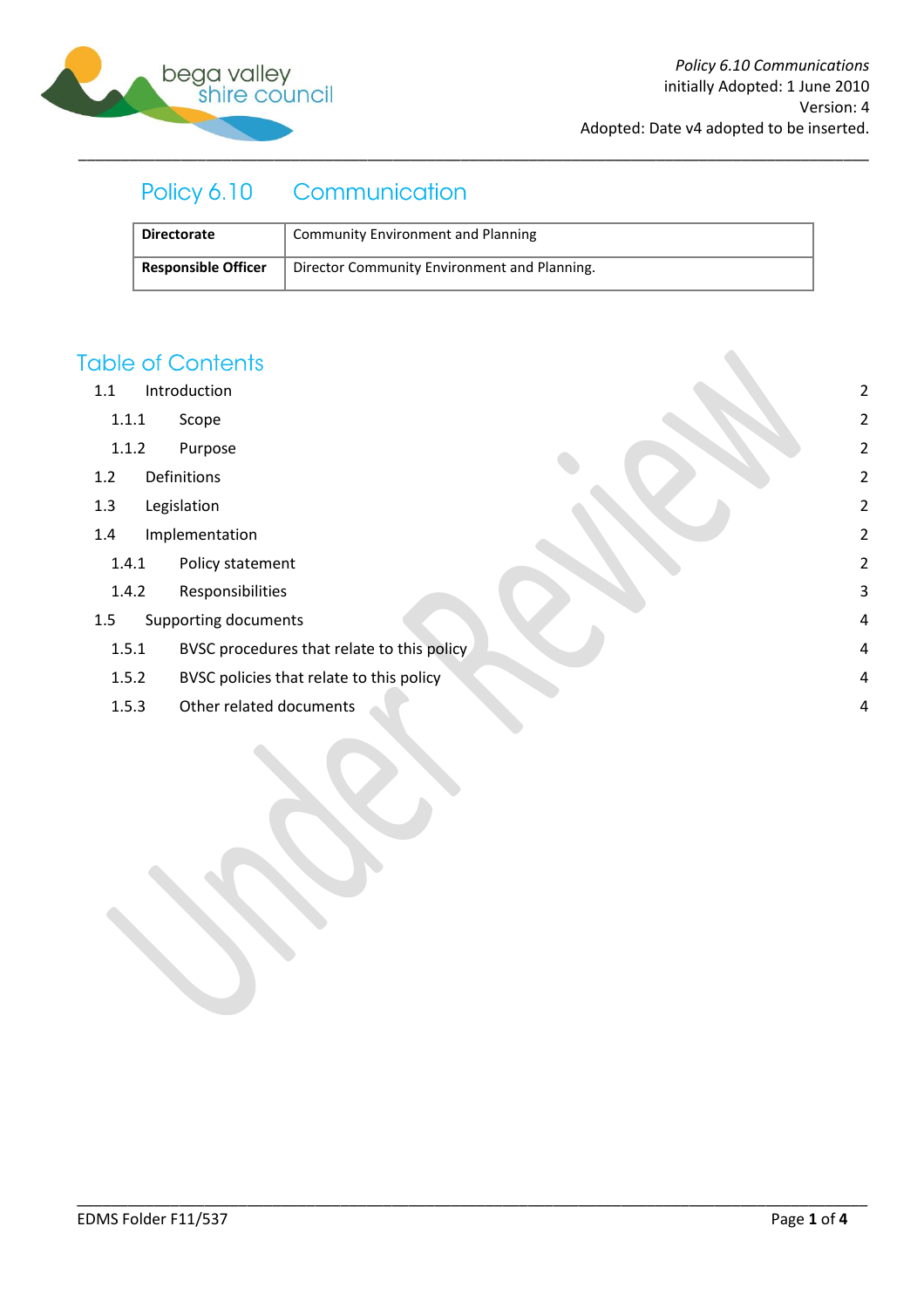

# <span id="page-1-0"></span>1.1 Introduction

### <span id="page-1-1"></span>1.1.1 Scope

As a local government organisation, Bega Valley Shire Council is committed to open and transparent communication with the community to ensure the community is informed about, and knows how to provide feedback on, the decisions, projects and programs that impact them.

This policy ensures all appropriate processes are implemented to facilitate and encourage communication and engagement between Council and its stakeholders.

### <span id="page-1-2"></span>1.1.2 Purpose

- To provide a strategic framework and the guiding principles for all Council communication with the public, including through media, social media, the Council website and other communication and media channels.
- To facilitate community engagement through provision of accurate and timely information to the community via traditional, digital and emerging communication channels and media.
- To facilitate two-way communication and ensure the community has opportunities to provide feedback and input on the decisions, projects and programs that impact them.

## <span id="page-1-3"></span>**1.2 Definitions**

| <b>Word or terminology</b> | <b>Description</b>                                                                          |
|----------------------------|---------------------------------------------------------------------------------------------|
| Communication              | The delivery of external and internal information to generate discussion and<br>engagement. |
| Community engagement       | The act of seeking feedback and information based on delivered information.                 |

## <span id="page-1-4"></span>1.3 Legislation

*NSW State Records Act 1998*

## <span id="page-1-5"></span>1.4 Implementation

### <span id="page-1-6"></span>1.4.1 Policy statement

Bega Valley Shire Council will communicate with the community, stakeholders and general public in an open and transparent way, through a variety of traditional and digital communication channels. We will:

- provide accurate information on Council projects and initiatives for the benefit of the whole community  $\bullet$ using a range of communication channels, in a timely and consistent manner
- provide multiple ways for the community to provide feedback and comment on Council projects and initiatives
- ensure information and communication channels are culturally appropriate and support access to  $\bullet$ information for First Nations people, people from Culturally and Linguistically Diverse backgrounds (CALD) and people with disability
- develop and distribute media releases on relevant topics to all relevant media outlets, and publish them on Council's website and social media channels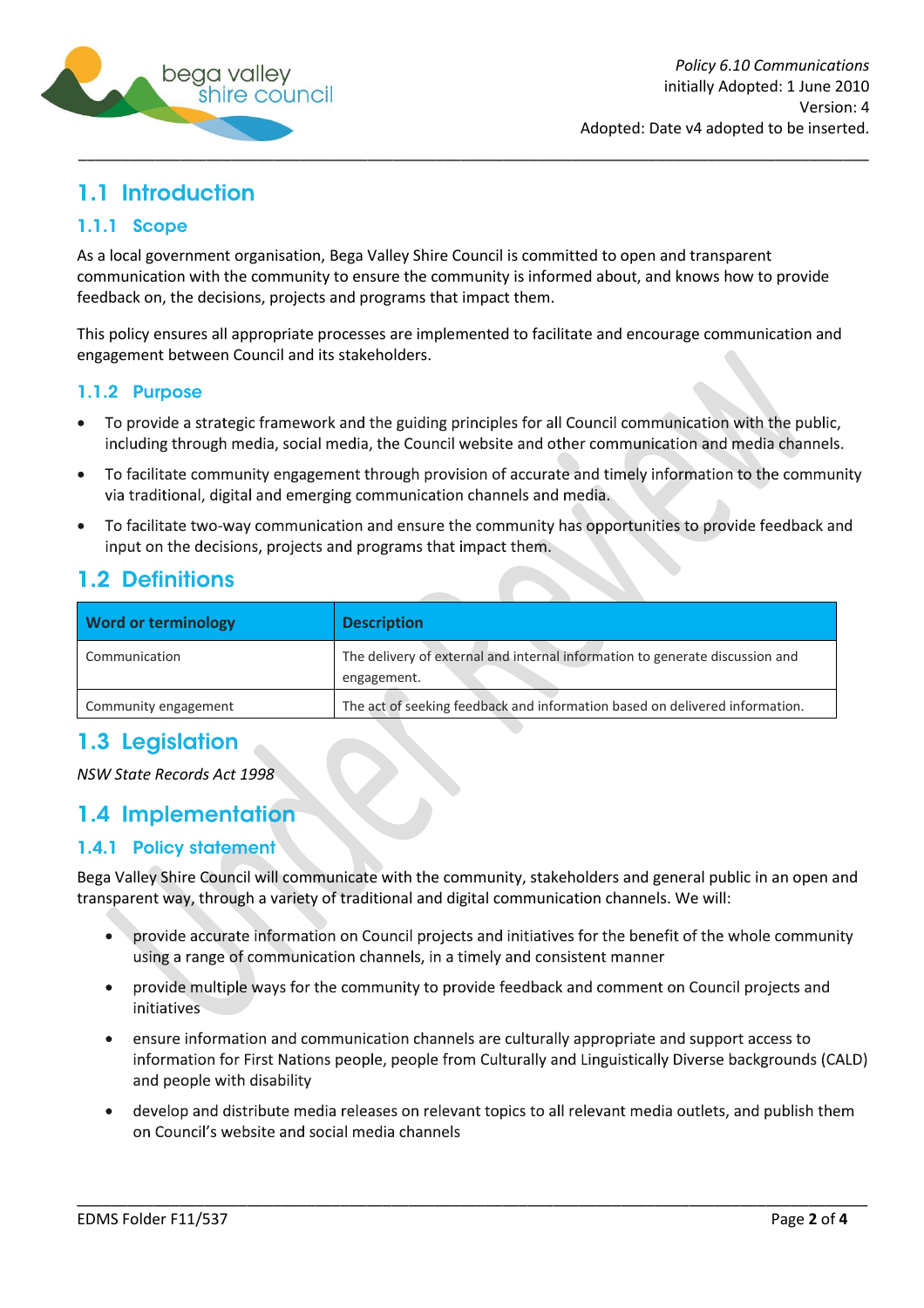

- respond to media enquiries in a timely manner (note: all media enquiries should be submitted through  $\bullet$ the media@begavalley.nsw.gov.au inbox)
- correct inaccurate media reporting through official channels.  $\bullet$

### <span id="page-2-0"></span>1.4.2 Responsibilities

#### 1.4.2.1 Elected Council

Support open and transparent communication with the community. The Mayor or Deputy Mayor will act as the official spokesperson in Council-led communication and media activities.

### 1.4.2.2 Chief Executive Officer (CEO), Leadership Executive Group (LEG)

Act as the official spokesperson for high-level organisational topics.

#### 1.4.2.3 Communication and Events Manager

Oversee and guide the development of communication materials to ensure a consistent and holistic approach to communication across the organisation.

#### 1.4.2.4 All staff

All staff have a role in communication, including liaising with the public over the phone, face to face and in written letters, and contributing to broad communication such as media releases. Staff are required to ensure their communication aligns with this policy and the related policies and procedures identified below.